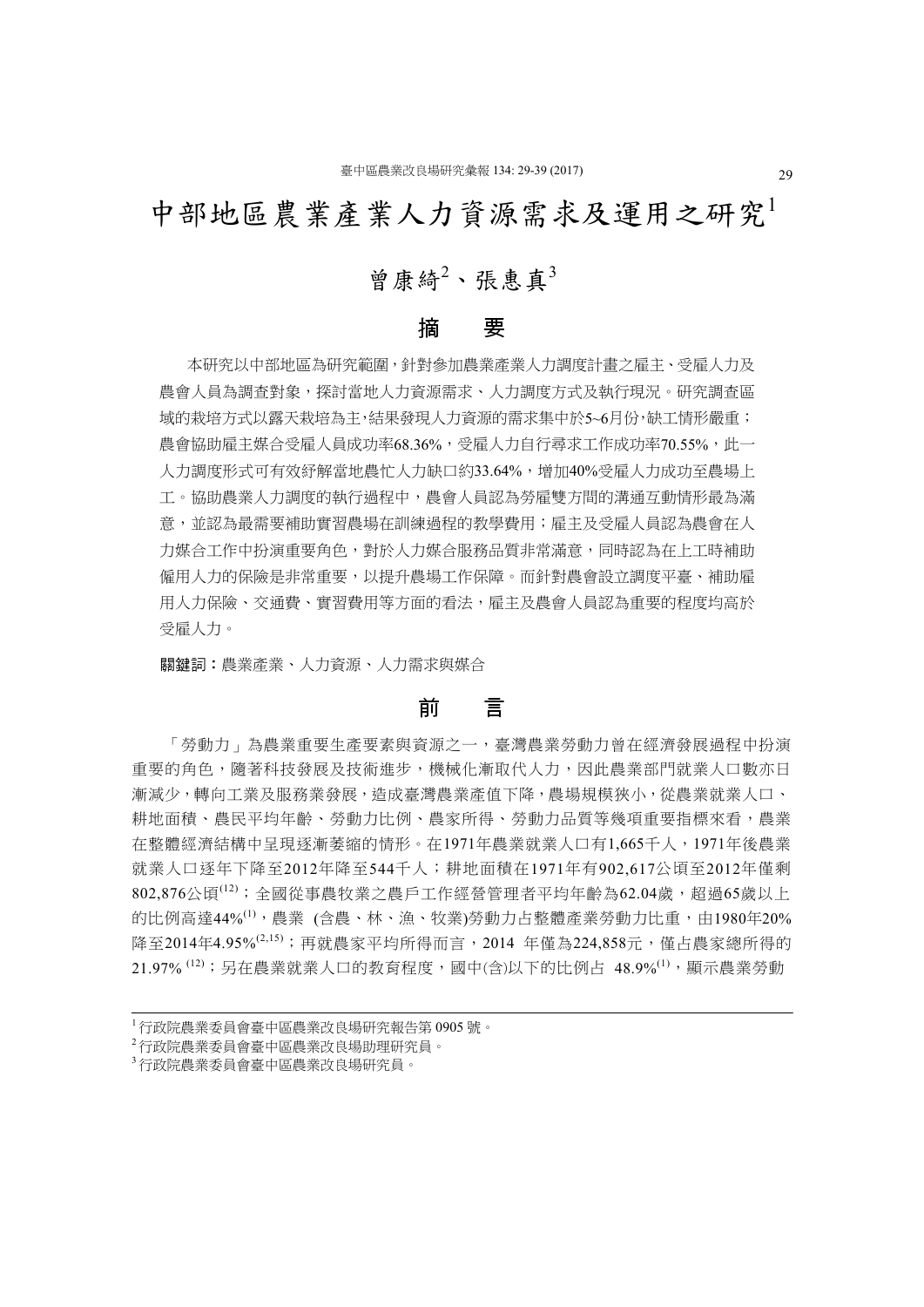力平均年齡逐漸提高。當面對從農者逐漸老化、農業就業勞動素質偏低等問題,農業部門為 提升農業競爭力及經營效率,促進農業永續發展,如何塑造具誘因的就業環境,引進年輕就 業者及優質之勞動力,注入新活水,實為目前刻不容緩之議題。

王(3)探討人力缺工等問題進行農場人力運用現況與人力短缺調查,發現目前農業產業以 蔬菜產業缺工特別嚴重,且在農忙採收時為當今最大的人力缺口,聘僱外勞相關知識不足等, 並建議採取三階段的政策方針,第一階段:產業調整跟農耕作業環境的改善;第二階段:優 先推動國內農村勞動力的招募與調度;第三階段:以開放農業外勞為最後手段。由於目前農 業缺工的問題引來外籍勞工從事農業工作等議題,為因應農業勞動力短缺現況,辦理農村農 產業人力活化計畫,運用團隊動能,作為農業勞動力之支援,並協助解決地方農民、產銷班 及農企業等季節性勞力缺工情形。

為活化農村現有的人力並協助解決在地之季節缺工問題,本研究目的如下:

一、盤點中部地區農業產業人力資源需求及季節性缺工現況;

二、探討不同對象(農會、雇主及受雇人員)對現行季節性人力調度模式之反應;

三、建構未來可行之人力調度模式。

# 研究與方法

#### 一、資料蒐集與文獻探討

本研究以文獻分析法收集農業人力資源及需求相關資料,歸納彙整中部地區農業作物生 產及影響產業勞動力相關資料文獻,並找出影響人力需求關鍵因素。

#### 二、深度訪談與設計問卷

- (一)抽樣對象及訪問形式:針對農會辦理農村農產業人力活化計畫主辦計畫人、雇主及受 雇人力進行深度訪談。
- (二)問卷設計:依文獻資料及人力需求重點內容設計出問卷初稿,了解目前勞力分布及人 力運用現況,包含勞動力之性別、年齡、是否需要專業知識、願意給付薪資、自家工、 雇工狀況、雇工來源等情形;初稿經工作坊會議與專家學者及各試驗改良場所研究人 員共同討論確立問卷重點問項,完成問卷設計。
- (三)問卷試測:將所設計之蔬菜產業問卷初稿進行初步施測,並進行信效度分析,再次修 改成正式問卷。

#### 三、問卷正式調查

- (一)抽樣對象:本研究以中部地區103年度參與農村農產業人力活化計畫之農會為主要研究 對象,分別包括臺中市(新社區、后里區、和平區);彰化縣(大村鄉、花壇鄉、溪州鄉、 福興鄉、竹塘鄉);南投縣(埔里鎮、草屯鎮、國姓鄉、集集鎮)等三縣市12個農會。
- (二)問卷發放及回收比例:針對參與農村農產業人力活化計畫之農會主辦計畫人、雇主及 雇工進行問卷調查,共發出不同類型問卷給相關人員填答,計有農會12份、雇主42份、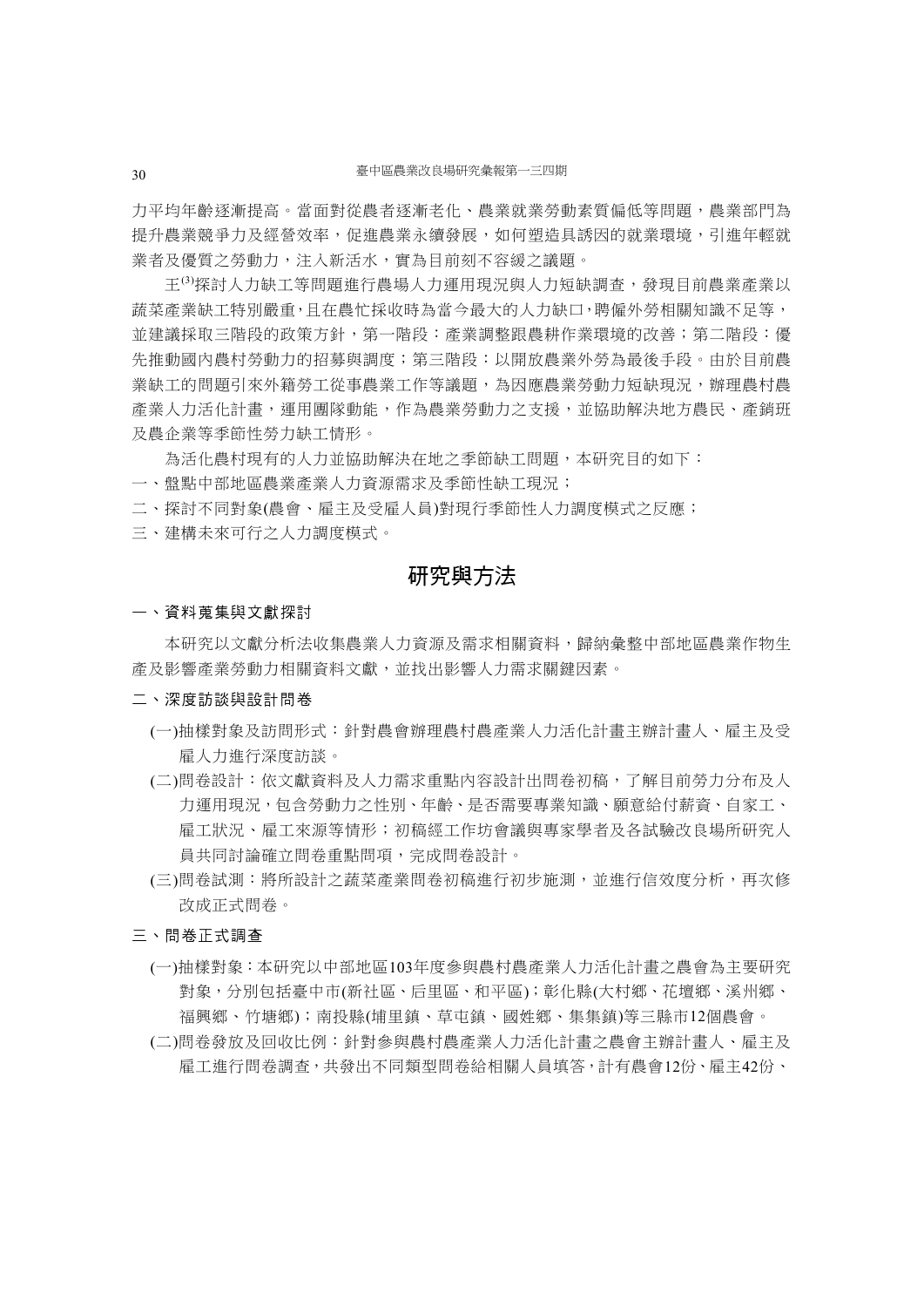受雇人力100份,回收有效問卷及有效率分別為農會11份(91.7%)、雇主38份(90.4%)、 受雇人力85份(85%)。

#### 四、統計分析

本研究採用SPSS軟體18.0版進行資料分析,包括採用因素分析進行問卷信度與效度分析、 以次數分配、百分比等描述整個樣本變項的分布情形,以及進行變異數分析,瞭解變項間關 聯性與差異性。

# 結果與討論

#### 一、農業產業人力資源需求

人力資源發展是以「人」為本的投資、經營、改善方式(14),人力資源是整合運用訓練與 發展、組織發展及生涯發展等三個方向來增進個人、部門或團體及組織成效的專業活動,目 的是在工作環境內,對特定對象所進行雇主期望的行為改變(5,17)。臺灣的農村人口快速老化, 農場缺乏工作承接者,再加上部分農事工作無法機械化等因素,各農產業經營者紛紛反映有 普遍缺工與工資昂貴等經營問題,因此農委會推出「農村農產業人力活化計畫」建構「農業 季節工調度系統」,協調並統計各區人力需求及可調動的機動人力,適時適地的調配人力, 讓季節工補足各地農忙時期的勞力缺口。

本研究就中部地區蔬果產業缺工狀況、人力需求程度等缺工問題進行調查。就雇主對於 人力工作現況及需求而言,調查結果顯示雇主農場之平均固定人力為3.55人次,而農忙時期 所需雇用之平均臨時人力為7.46人次,且每月平均需工天數為14.47天(表一);至於薪資部分, 部分農產業(包括咖啡、枇杷、甜柿、梨、紅龍果、牧草等類)為日薪計價,雇主提供給受雇 人力之薪資,平均日薪為1,177.27元,有部分產業(如:小番茄、花卉、香蕉、葡萄、高麗菜、 小黃瓜)屬時薪計價,平均每小時為122.67元,以日薪計價之薪資給付較高。調查亦發現,中 部地區農場缺工一直存在,每月均有20%以上雇主表達有缺工的情形,但主要缺工月份為5~6 月份,有40%以上的雇主表示缺工(表二)。

表一、雇主農場僱用臨時工基本資料(N=38)

| Topic                                         |                                                 | Average | <b>Standard Deviation</b> |
|-----------------------------------------------|-------------------------------------------------|---------|---------------------------|
| Constant workforce (unit: person)             |                                                 | 3.55    | 3.13                      |
|                                               | Labor number of part-time employment /per month | 7.46    | 10.80                     |
| Days of part-time labor employment /per month |                                                 | 14.47   | 11.10                     |
| Salary                                        | Salary based on working days                    | 1177.27 | 351.77                    |
|                                               | Salary based on working hours                   | 122.67  | 9.42                      |

Table 1. Basic information of part-time labor in employed farm (N=38)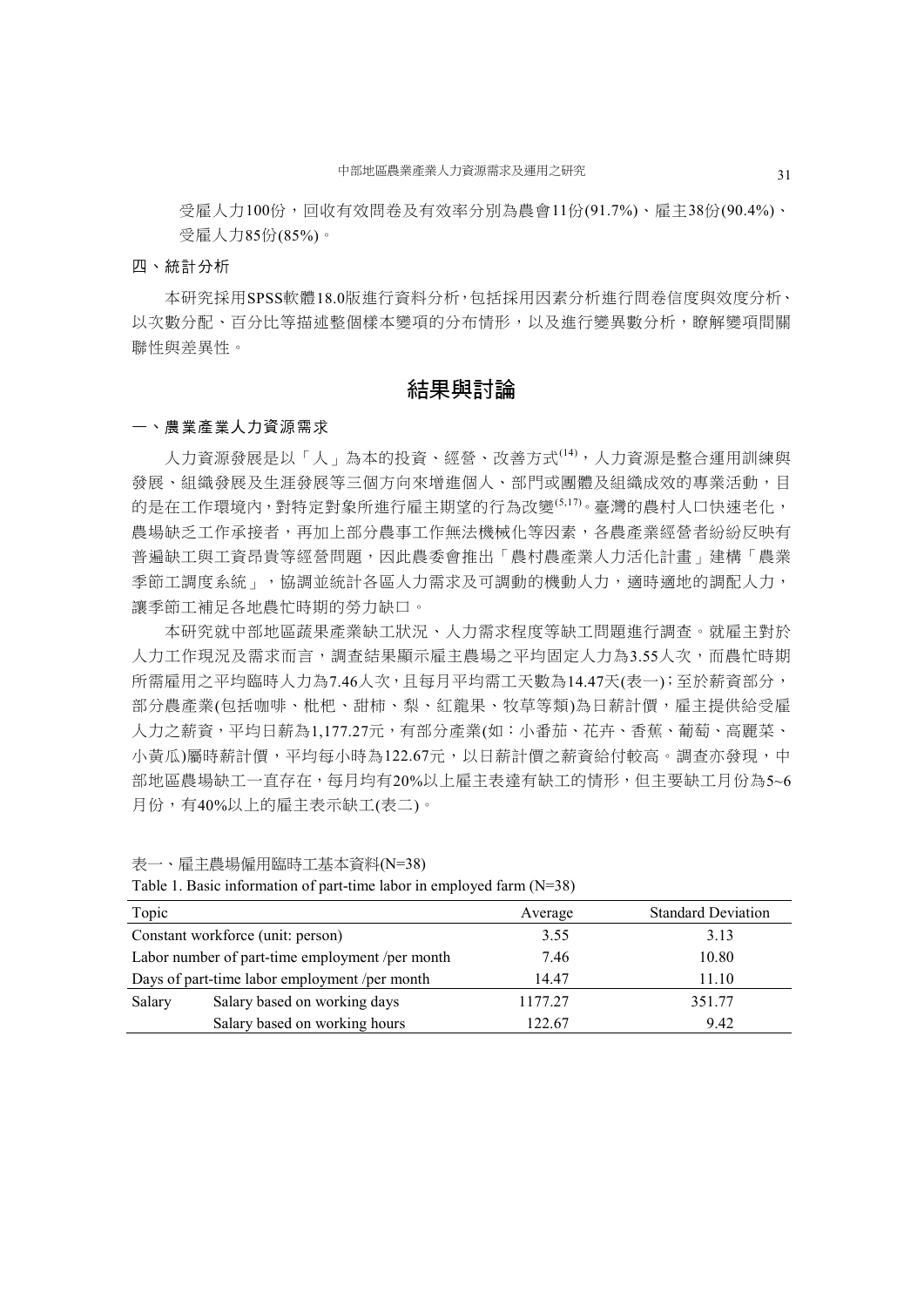| Month     | Frequency | Percentage |
|-----------|-----------|------------|
| 1月        | 10        | 26.3%      |
| 2月        | 10        | 26.3%      |
| 3月        | 11        | 28.9%      |
| 4月        | 13        | 34.2%      |
| 5月        | 16        | 42.1%      |
| 6月        | 16        | 42.1%      |
| 7月        | 15        | 39.5%      |
| 8月        | 10        | 26.3%      |
| 9月        | 10        | 26.3%      |
| 10月       | 12        | 31.6%      |
| 11月       | 11        | 28.9%      |
| 12月       | 8         | 21.1%      |
| Full-year | 11        | 28.9%      |

表二、雇主經營農場缺工月份(N=38)

Table 2. The monthly labor shortage tendency in employed farm in central Taiwan (N=38)

再就一般受雇人力參與農事工作經驗分析發現,受雇人力未被訓練或招聘前,平均一年 內成功受雇工作的天數以30~90天居多(占34.1%),其在農場臨時工作之平均工資日薪為917.65 元,時薪平均為115元,月收入平均為13,817.95元(表三)。受雇人力所得之工資與雇主所提供 之薪資有落差,推估原因為所招募的受雇人力為農村失業人力、低收入戶、退休人員、新住 民及原住民等未充分就業的人力,並未有從農經驗者,平常受雇於農場為新手,雇主願給付 薪資較低;雇主農場僱用臨時工為長時間配合農場工作或為具有從事農場工作經驗者,雇主 願意給予較高的薪資。

表三、受雇人力農事參與經驗之基本資料(N=85)

|  |  |  | Table 3. Basic information of farming experience in employed workers $(N=85)$ |  |  |  |
|--|--|--|-------------------------------------------------------------------------------|--|--|--|
|  |  |  |                                                                               |  |  |  |
|  |  |  |                                                                               |  |  |  |

| Topic                                                      | (days)                        | Frequency                 | Percentage $(\% )$ |
|------------------------------------------------------------|-------------------------------|---------------------------|--------------------|
| Farmer experience before                                   | Under 30 days                 | 25                        | 29.4               |
| recruitment/training by Farmers'                           | $30-90$ days                  | 29                        | 34.1               |
| Association                                                | $90 \sim 180$ days            | 9                         | 10.6               |
|                                                            | $> 180$ days                  | 22                        | 25.9               |
| Average salary of the year before recruitment/training     | Average                       | <b>Standard Deviation</b> |                    |
| Average salary of part-time labor                          | Salary based on working days  | 917.65                    | 107.68             |
| employed by farm                                           | Salary based on working hours | 115                       | 11.96              |
| Average monthly salary of part-time labor employed by farm | 13817.95                      | 9326.36                   |                    |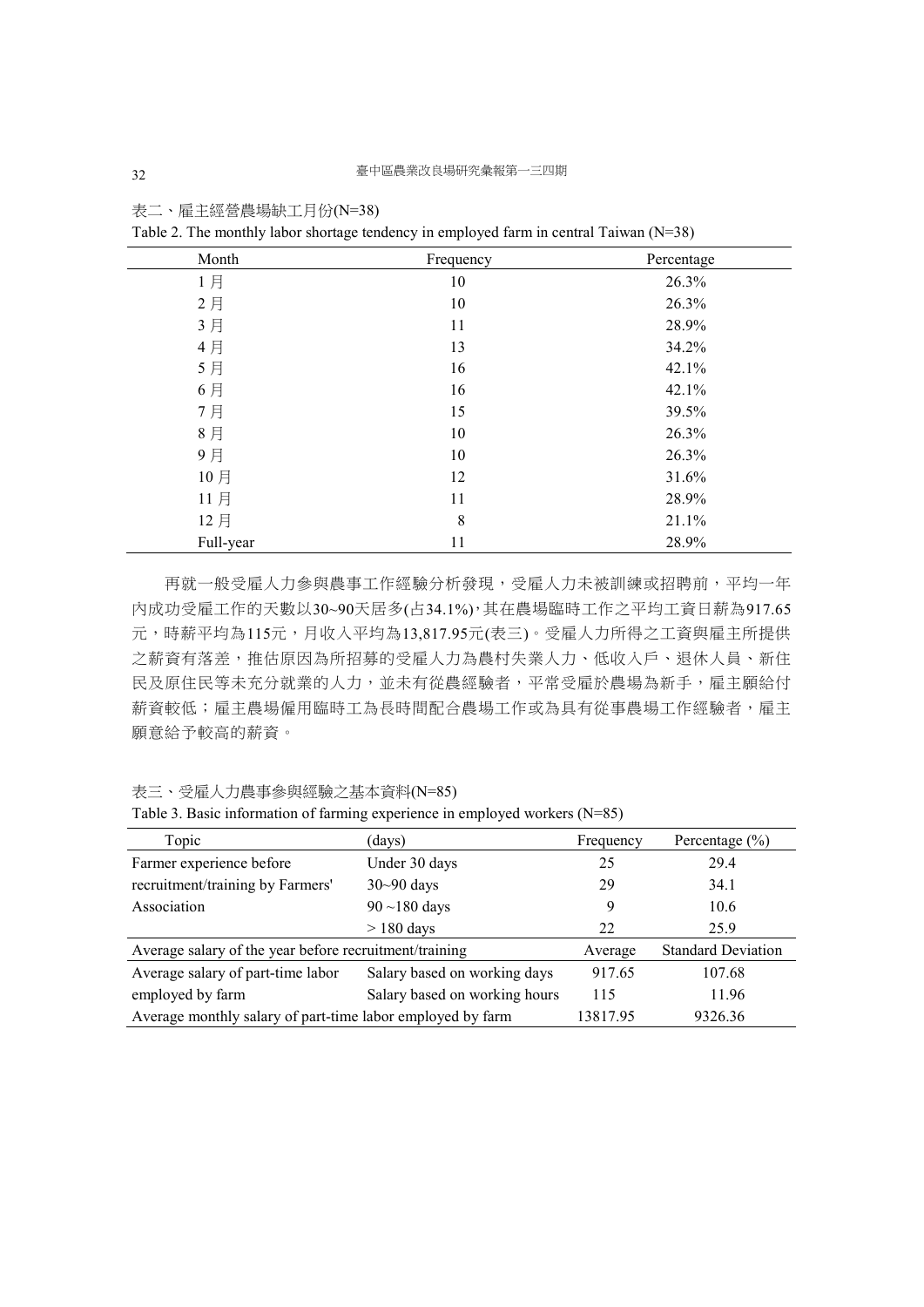#### 二、「農村農產業人力活化計畫」執行及實施滿意度分析

(一)「農村農產業人力活化計畫」執行情形

「農村農產業人力活化計畫」於104年度在全臺灣執行之後,雇主開始聘僱由農會招 募/訓練的季節性農業人力,雇主在年度期間平均向農會申請3.47人次,其中平均成功媒合 2.53人次,提供受雇人力日薪平均為新臺幣1,132.8元,時薪為119.33元(表四)。由結果顯示 雇主參與農業人力調度試辦計畫,對於受雇人力支薪平均降低44.47元,對雇主而言降低人 力成本費用。但受雇人力參與計畫後的薪資(表四),在受雇期間每次工作天數平均為21.94 天,日薪為997.78,時薪為116.44元,和在未參與農業人力調度計畫前相比,研究發現受 雇人力的日薪及時薪皆略為提升。受雇人力在參與「農村農產業人力活化計畫」,需先參 加農產業專業技術實務職前訓練,經由實作的訓練,強化農業工作的正確性與熟練度,雇 主也願意用較多的工資聘雇。

表四、參與「農村農產業人力活化計畫」招募情形及工資(雇主 N=38;受雇人力 N=85)

Table 4. Recruitment and payroll situation in conducted project of the agric-industrial human resources management. (Employers N=38; Labors N=85)

| Topic            |                      | Question                                                       |         | Standard  |  |
|------------------|----------------------|----------------------------------------------------------------|---------|-----------|--|
|                  |                      |                                                                | Average | deviation |  |
| <b>Employers</b> | Seasonal labors'     | Total applied number (person)                                  | 3.47    | 3.74      |  |
|                  |                      | recruitment/training by Farmers' Successful matchmaking number | 2.53    | 2.83      |  |
|                  | Association          | (person)                                                       |         |           |  |
|                  | Part-time labors'    | Average work day                                               | 28.6    | 50.50     |  |
|                  | recruitment/training | Pricing for work (day)                                         | 1,132.8 | 325.11    |  |
|                  |                      | Salary based on hours worked (hour)                            | 119.33  | 10.15     |  |
| Labors           | Recruitment          | Work days                                                      | 21.94   | 44.792    |  |
|                  | Payroll              | Pricing for work (day)                                         | 997.78  | 192.978   |  |
|                  |                      | Salary based on hours worked (hour)                            | 116.44  | 11.612    |  |

(二)「農村農產業人力活化計畫」實施內容滿意度分析

根據王<sup>(3)</sup>探討人力缺工等問題進行農場人力運用現況與人力短缺調查中,受訪者認定 可透過農會作為平臺來連結人力的供需兩端,農會為最佳人力仲介平臺,主要是因為農會 是對在地產業最了解的團體。而2015年農委會推出之「農村農產業人力活化計畫」也是由 農會推廣人員負責協助辦理,是目前媒合人力需求之主要運作模式。因此本研究對此項計 畫之執行滿意度進行調查分析,結果發現農會人員、雇主及受雇人力對此項人力媒合及調 度之滿意度介於「非常滿意」及「滿意」之間,而在服務項目上對人力媒合服務品質最為 滿意,雇主及受雇人員平均數為3.63、3.99,農會人員則自我評估勞雇溝通互動情形最令 人滿意(平均數為3.55)。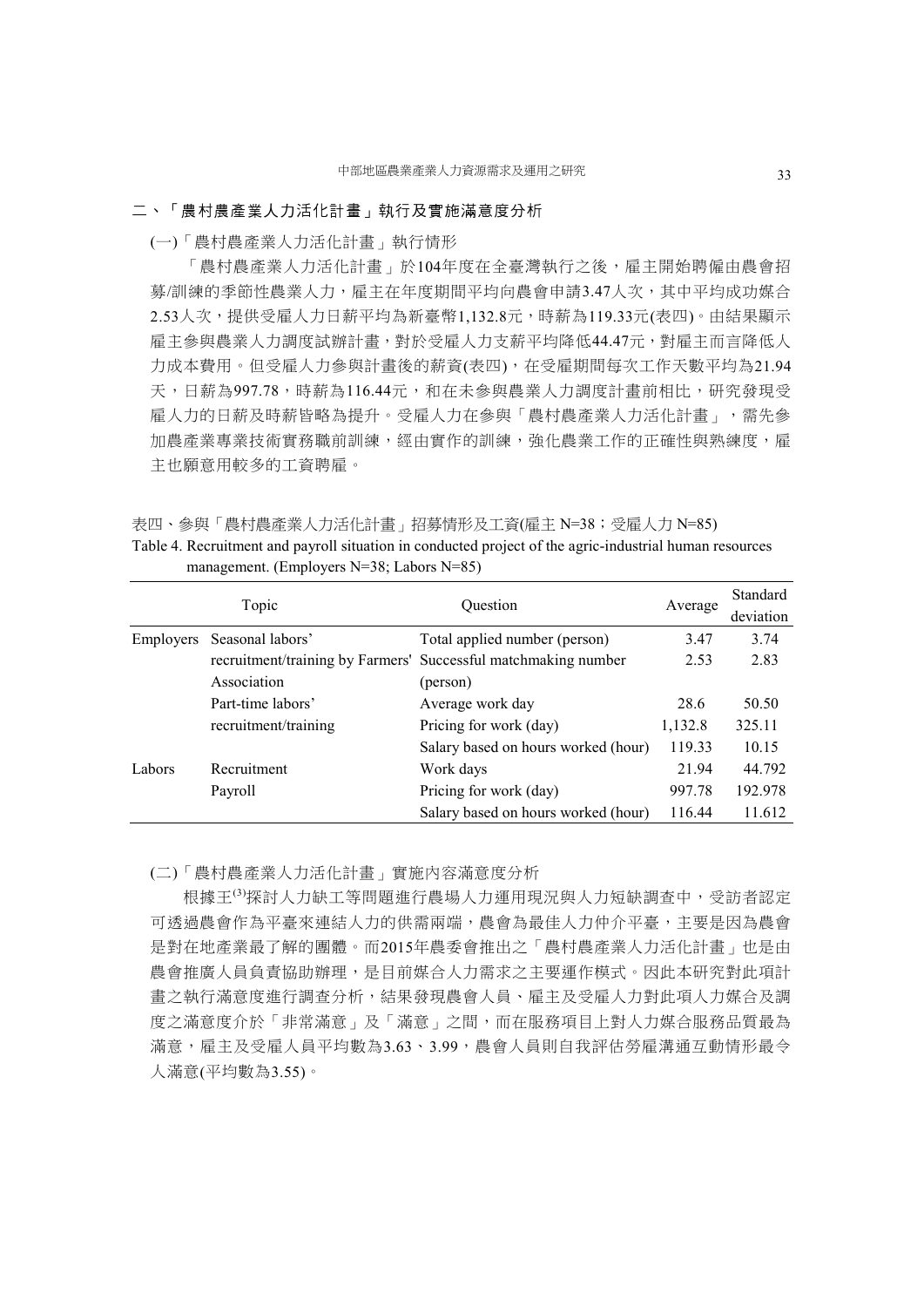就受訪者類別(雇主、受雇人力及農會人員)針對「農村農產業人力活化計畫」實施內 容滿意度進行差異分析,發現農會人力媒合服務、人力聘僱辦理手續、勞雇溝通互動情形 以及成果整體滿意度均達顯著差異,F值分別為9.870\*\*\*、7.538\*\*、5.852\*\*及3.082\*;再 根據薛費氏多重檢定,結果發現在0.05顯著水準下比較其組間差異,發現受雇人力相較於 農會人員,其「農會人力媒合服務」與「人力聘僱辦理手續」均有較高滿意度,但雇主與 受雇人力、農會人員彼此間並未呈現明顯差異。另在勞雇溝通互動情形方面,雇主之滿意 度相對低於受僱人力與農會人員,但雇主與受雇人力間並未呈現差異。

表五、農會協助農業人力調度實施內容滿意度(雇主 N=38;受雇人力 N=85,農會人員 N=11) Table 5. Implement satisfaction performance in project of the agri-industrial human resources

management conducted by Farmers' Association. (Employers N=38; Labors N=85; Farmers' Association staff N=11)

| Respondent classification                                      | Employers |           | Labors  |           | Farmers' Association |           |  |
|----------------------------------------------------------------|-----------|-----------|---------|-----------|----------------------|-----------|--|
|                                                                |           |           |         |           | staff                |           |  |
|                                                                |           | Standard  |         | Standard  |                      | Standard  |  |
| Topic                                                          | Average   | deviation | Average | deviation | Average              | deviation |  |
| Match making service quality by                                |           |           |         |           |                      |           |  |
| Farmers' Association                                           | 3.63      | 0.88      | 3.99    | 0.70      | 3.00                 | 0.63      |  |
| Recruitment formalities                                        | 3.34      | 0.78      | 3.66    | 0.73      | 2.82                 | 0.60      |  |
| Work attitude and content                                      | 3.24      | 0.75      | 3.91    | 0.73      | --                   |           |  |
| Work ability and payroll satisfaction                          | 3.32      | 0.87      | 3.78    | 0.68      |                      |           |  |
| Employers-employees communication<br>and interaction situation | 3.42      | 0.79      | 3.88    | 0.68      | 3.55                 | 0.69      |  |
| Achievement satisfaction                                       | 3.53      | 0.83      | 3.82    | 0.74      | 3.36                 | 0.81      |  |
| Willingness to continuation                                    | 3.47      | 0.91      | 3.49    | 0.97      |                      |           |  |

表六、人力類別與農會協助農業人力調度實施內容滿意度之差異分析(雇主 N=38;受雇人力 N=85, 農會人員 N=11)

Table 6. The satisfaction variance between employers, labors and Farmers' Association staff in project of the agri-industrial human resources management. (Employers N=38; Labors N=85; Farmers' Association staff N=11)

| Category                   |                                                 | F value (Scheffe's multiple comparison) |                            |        |                                                                   |                   |                             |  |
|----------------------------|-------------------------------------------------|-----------------------------------------|----------------------------|--------|-------------------------------------------------------------------|-------------------|-----------------------------|--|
| Surveying objects          | Match making service<br>by Farmers' Association |                                         | Recruitment<br>formalities |        | Employers-employees<br>communication and<br>interaction situation |                   | Achievement<br>satisfaction |  |
| Employers                  |                                                 | 3.63ab                                  |                            | 3.34ab |                                                                   | 3.42a             |                             |  |
| Labors                     | $9.870***$                                      | 3.99a                                   | 7.538**                    | 3.66a  | $5.852**$                                                         | 3.88b             | $3.082*$                    |  |
| Farmers' Association staff |                                                 | 3.00 <sub>b</sub>                       |                            | 2.82b  |                                                                   | 3.55 <sub>b</sub> |                             |  |

 $*p < 0.05$   $* p < 0.01$   $* * p < 0.001$ 

Values are average.

Means with the same letter are not significantly different (Scheffe's multiple comparison analysis test).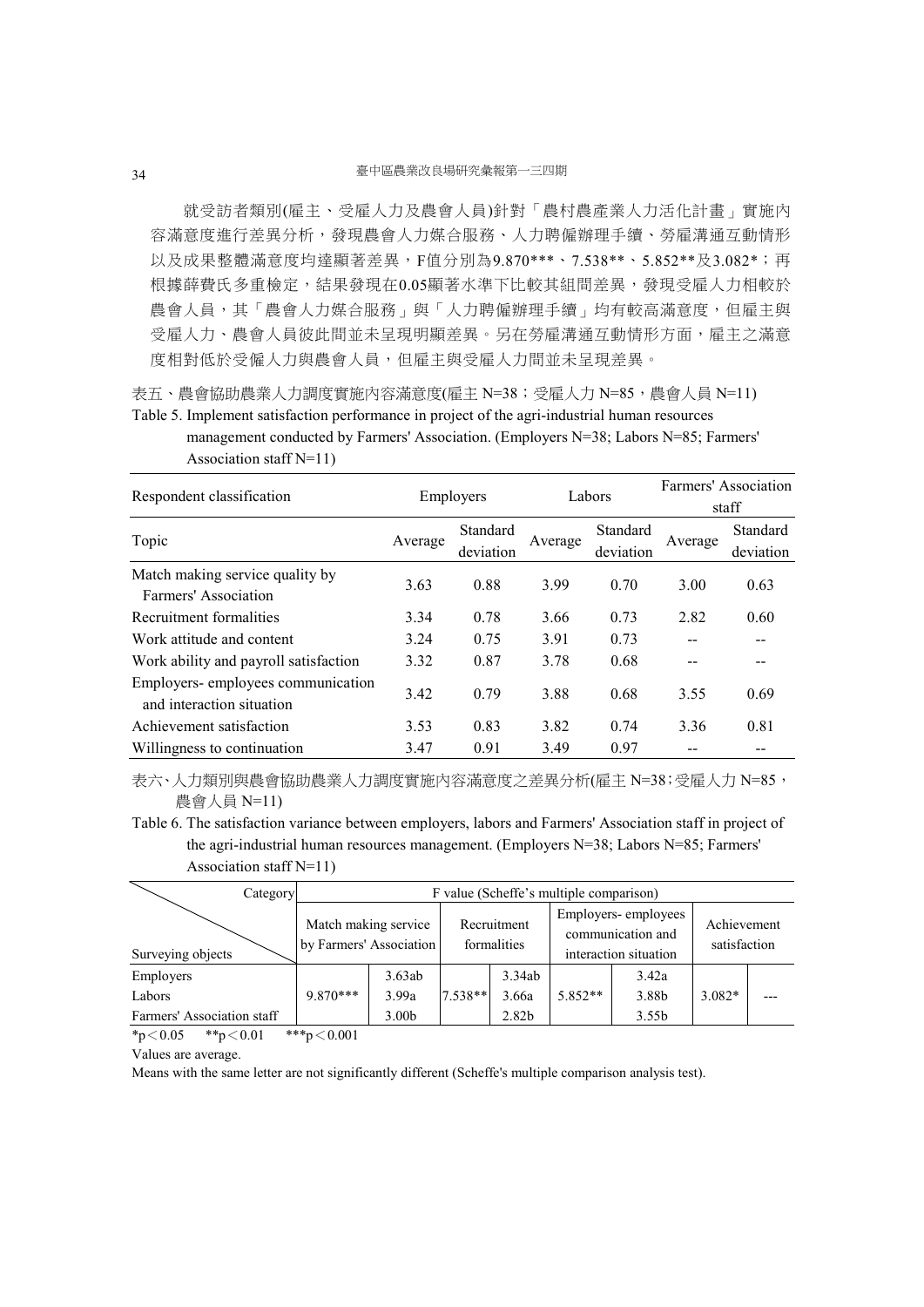(三)「農村農產業人力活化計畫」改善項目分析

本項計畫執行後,希望能了解雇主、受雇人力與農會人員對執行過程中需改善的意見, 調查結果發現,雇主及受雇人力最為在意的是「補助僱用人力保險」為最重要(勞健保4.19、 意外及醫療險費用4.08),而農會人員則認為補助實習農場在訓練過程的教學費用為最重要 (平均數4.18)。

就雇主、受雇人力及農會三者間對季節性農村農產業人力活化計畫改善項目是否有差 異存在,則進行變異數分析檢定(表七),結果得知三類受訪者在各改善項目之意見皆存在 明顯之差異,尤其是「補助雇用人力的保險」、「補助實習農場在訓練過程的教學費用」、 「農會設立制度化農業人力調度平臺」及「補助交通費用或交通工具」等,其F值均甚高。

表七、人力類別與農村農產業人力活化計畫改善項目重要程度之變異數分析(雇主 N=38;受雇人力 N=85,農會人員 N=11)

Table 7. The improved object materiality level variance analysis between employers, labors and Farmers' Association staff in Project of the seasonal agri-industrial human resources management (Employers N=38; Labors N=85; Farmers' Association staff N=11

| Opinions of seasonal agriculture industrial human resources management project     | F value    |
|------------------------------------------------------------------------------------|------------|
| Institutionalized matchmaking service platform established by Farmers' Association | $34.25***$ |
| Service fee charged by Farmers' Association                                        | $3.58*$    |
| Recruited labors' insurance budget                                                 | 82.47***   |
| Transportation budget                                                              | $31.15***$ |
| Farm practice/training budget                                                      | $77.64***$ |
| Improve the supporting object between inter-district labors                        | $9119***$  |
| Total Improved object                                                              | 64 48***   |

進一步採用薛費氏多重比較分析(表八),以0.05的顯著水準下比較其組間差異,顯示對 於「農會設立調度平臺」、「補助雇用人力保險」、「補助交通費用或交通工具」、「補 助實習農場在訓練過程的教學費用」等項目之重要程度,均是受雇人力明顯低於雇主與農 會人員,但雇主與農會人員之間並未呈現顯著差異。其農村農產業人力活化計畫實施成果 整體滿意度意亦顯示此相同結果。另在「可酌收服務費用」與「促進人力之間的跨區域支 援工作」項目,受雇人力相對於雇主有較低重要程度,但農會人員與雇主或受雇人力之間, 皆未有顯著差異。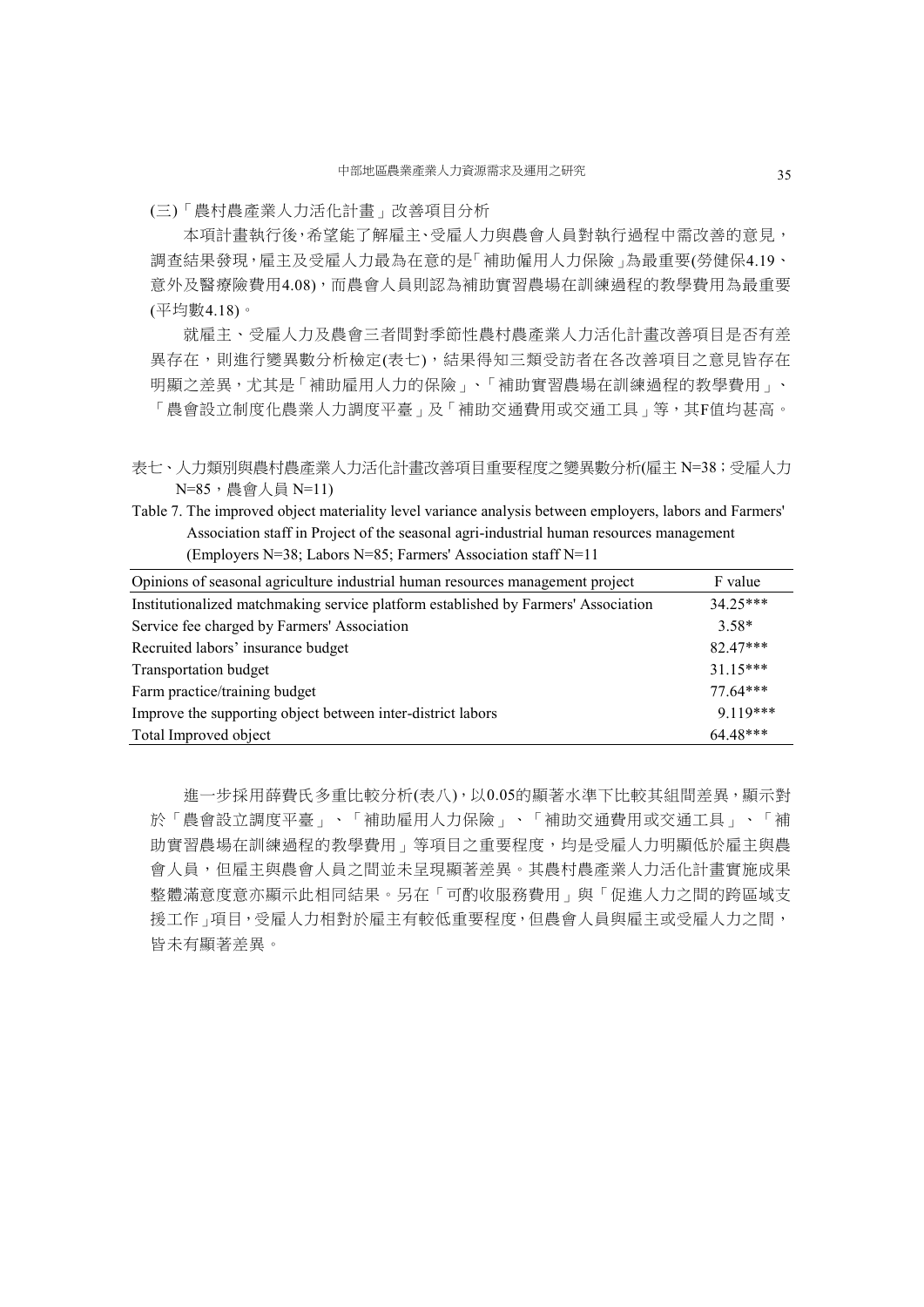- 表八、人力類別與農村農產業人力活化計畫改善項目重要程度之事後比較分析(雇主 N=38;受雇人 力 N=85, 農會人員 N=11)
- Table 8. Materiality level post hoc comparisons of the improved object between employers, labors and Farmers' Association staff in project of the seasonal agriculture industrial human resources management (Employers N=38; Labors N=85; Farmers' Association staff N=11)

| Opinions of seasonal agriculture industrial human resources                 | Scheffe's multiple comparison |                    |  |  |
|-----------------------------------------------------------------------------|-------------------------------|--------------------|--|--|
| management project improved object                                          |                               |                    |  |  |
| Institutionalized matchmaking service platform established by               | Employers                     | 3.74a              |  |  |
| Farmers' Association                                                        | Labors                        | 2.34 <sub>b</sub>  |  |  |
|                                                                             | Farmers' Association staff    | 3.27a              |  |  |
| Service fee charged by Farmers' Association when recruit/training Employers |                               | 3.42a              |  |  |
| labors                                                                      | Labors                        | 2.93 <sub>b</sub>  |  |  |
|                                                                             | Farmers' Association staff    | 3.27ab             |  |  |
| Recruited labors' insurance budget (accident insurance, medical             | Employers                     | 4.08a              |  |  |
| insurance, labor Insurance and national health Insurance)                   | Labors                        | 1.86b              |  |  |
|                                                                             | Farmers' Association staff    | 4.09a              |  |  |
| <b>Transportation budget</b>                                                | Employers                     | 3.68a              |  |  |
|                                                                             | Labors                        | 2.29 <sub>b</sub>  |  |  |
|                                                                             | Farmers' Association staff    | 3.64a              |  |  |
| Farm practice/training budget                                               | Employers                     | 3.97a              |  |  |
|                                                                             | Labors                        | 2.05 <sub>b</sub>  |  |  |
|                                                                             | Farmers' Association staff    | 4.18a              |  |  |
| Improve the supporting object between inter-district labors                 | Employers                     | 3.47a              |  |  |
|                                                                             | Labors                        | 2.66b              |  |  |
|                                                                             | Farmers' Association staff    | 3.27ab             |  |  |
| Total achievement satisfaction of agriculture industrial human              | Employers                     | 22.37a             |  |  |
| resources management project                                                | Labors                        | 14.13 <sub>b</sub> |  |  |
|                                                                             | Farmers' Association staff    | 21.37a             |  |  |

Values are average.

Means with the same letter are not significantly different (Scheffe's multiple comparison analysis test).

# 結論與建議

在面對經濟自由化、國際化及地區文化特色之挑戰的同時,人力資源為最重要資源,包 括成員技術、知識、工作態度,且人力與人才為產業發展與長期競爭力之基石<sup>(7)</sup>,目前我國 農業正邁入高科技的產業,因此我國農業同時需要人力與人才,農業人才除了可以串連農業 價值鏈上從育種到生產再到銷售等階段之各環節農業人力,更可以為我國農業創造價值,進 而活絡農業產業發展(6)。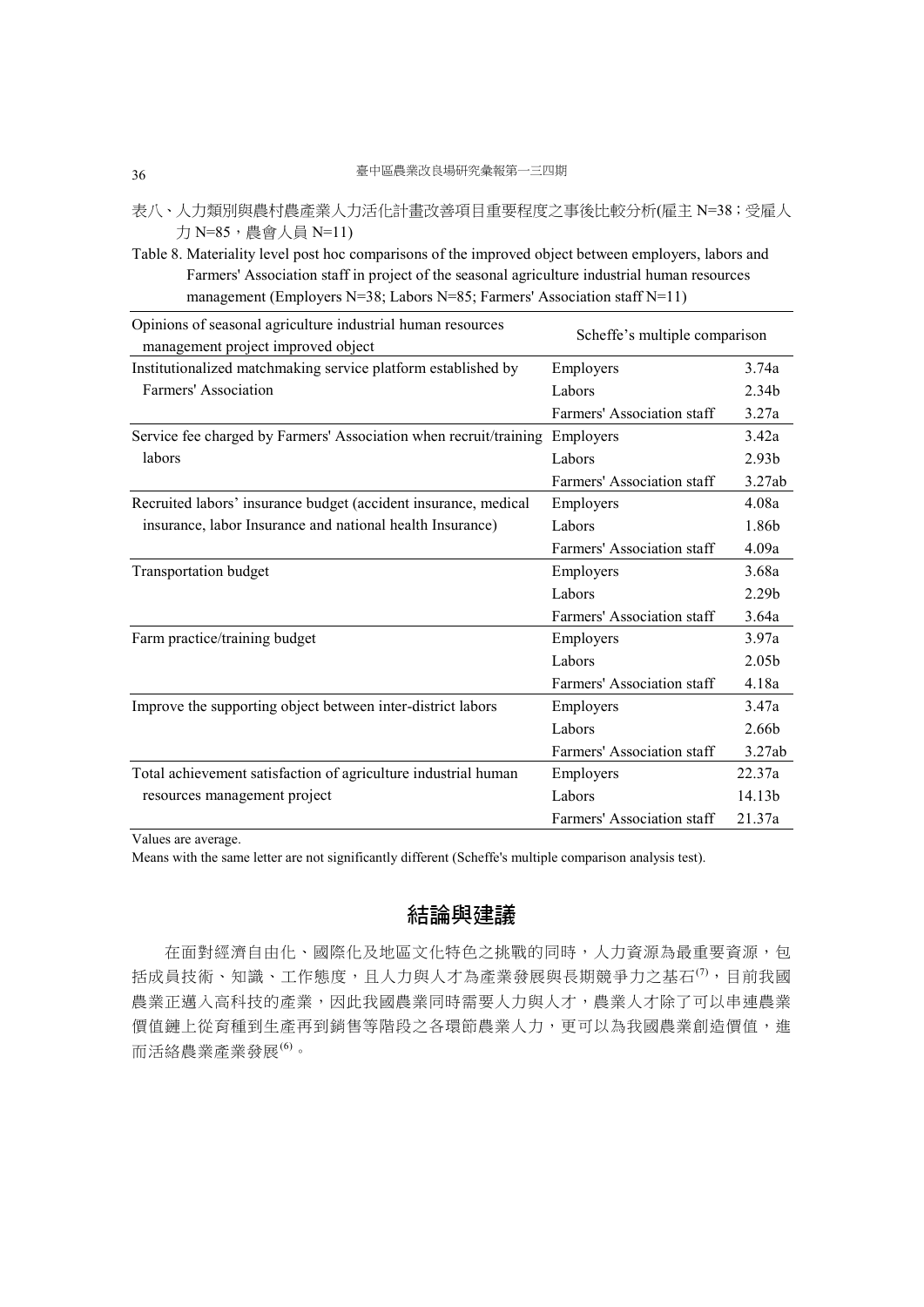本研究是藉由農村農產業人力活化計畫探討雇主、受雇人力、農會人員三者對於人力資 源的需求性、目前人力調度方式及執行滿意度進行分析,調查發現中部地區重要農產業有缺 工情形,但由農會積極配合該計畫,舉辦有意願受雇者之農產業專業技術實務職前訓練,並 同時媒合雇主及受雇者,順利完成農忙期的工作,因受雇人員已完成專業技術實務訓練,薪 資比未參與計畫前多,而參與此計畫之雇主因增加受雇者來源,可減少支付特定雇用人力薪 資,除了讓產業季節性缺工達到紓解的效果外,也讓雇主及受雇人力兩者在從事農業工作上 達到雙贏的效果。

本研究依調查結果提供幾項建議,供農政輔導單位於施政規劃上之參考:

#### 一、建立農業人力資料庫

經研究調查雇主及受雇人員對於農會人員人力媒合服務品質最為滿意,農會人員深獲雇 主及受雇人員的信賴,因此建議農會可以設立資料庫,將轄內可從事農業之人力,包括失業 人力、低收入戶、退休人員、新住民及原住民等,當雇主有缺工情形時,可以立即找到具有 工作需求的人員,臨近鄉鎮若有缺工情形時,也可以幫忙媒合,透過對於農會人員的信任, 提升媒合率。

#### 二、僱用人力的保險制度

雇主、受雇人力與農會三方均認為補助僱用人力的保險(意外及醫療險費用、勞健保)相 當重要,尤其是雇主及農會人員。目前農村農產業人力活化計畫有補助意外險及傷害醫療險 部分,應評估參與農業人力調度保險額度是否足夠,藉由僱用人力完整的保險制度,提供受 雇人員在從事農業工作時能夠更安心,也更願意從事農業栽培工作。

#### 三、積極持續辦理教育訓練

雇主、受雇人力在參與農產業人力活化計畫時,皆認為從事農業工作者需要有經驗,中 部地區的農產業豐富,每一種作物所需要的栽培工作及時間不盡相同,因此缺工的時間也不 同,若要馬上可以讓受雇人力上工,則必須持續辦理教育訓練,除了讓受雇人力了解基本的 農業知識外,還需由實務栽培操作的練習來加強技術,為了讓農場能配合辦理實務訓練,可 以藉由補助實習農場在訓練過程的教學費用,實習農場能提供更優質的教學環境,受雇人力 更有效率學習農業栽培技能,讓農忙期即可順利媒合上工。

### 誌 謝

本研究報告經由農委會104農科-5.8.3-中-D1科技計畫補助經費,並承蒙國立臺北大學方 珍玲教授及中興大學蔡必焜副教授指導,特此致謝。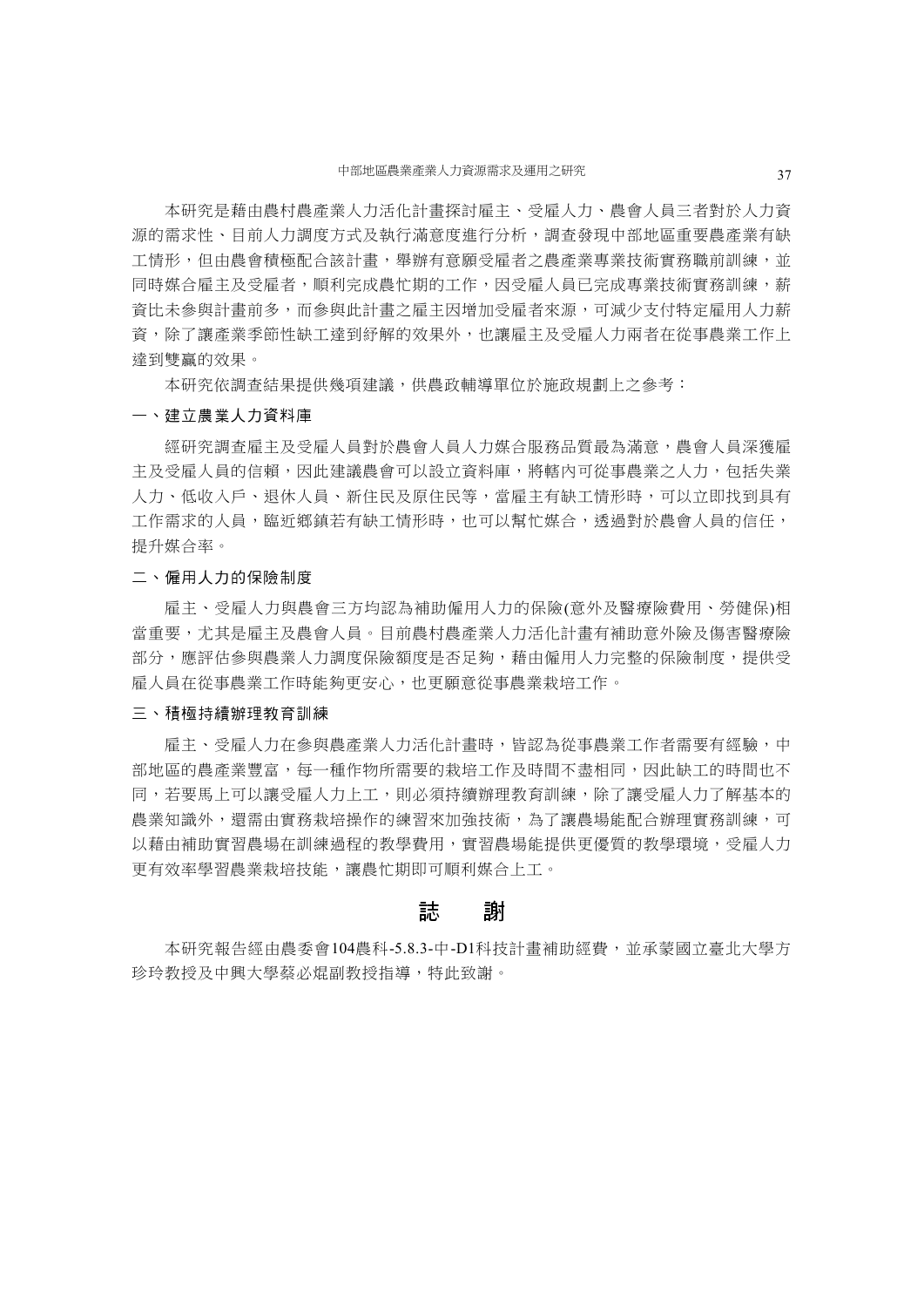# 參考文獻

- 1. 99年農林漁牧業普查 2010 行政院主計總處。
- 2. 103年人力資源調查統計年報 2014 行政院主計總處。
- 3. 王俊豪 2015 我國農業勞動力短缺問題與對策 財經專欄 民報。
- 4. 呂美麗 2009 推動創新農村社區人文發展計畫執行成果 農政與農情 38-39。
- 5. 李聲吼 1997 人力資源發展的意義與內函 人力發展 36(1): 28-35。
- 6. 周孟嫻 2014 我國農業人力訓練與人才發展策略規劃 臺灣經濟研究月刊 37(3): 17-24。
- 7. 范熾文 2004 學校人力資源管理內涵之建構 學校行政雙月刊 1-15。
- 8. 張淑君、林子禹 2009 農村社區發展案例分析-以竹山鎮社寮社區之紫南宮為例 農業經 營管理年刊 15: 21-39。
- 9. 莊宏啟 2007 臺灣農業勞動力淨移出之決定因素 國立臺灣大學農業經濟學研究所碩士論 文。
- 10. 萬鍾汶、陸大榮 2009 農業科技人才培育與人力資源管理 生物產業科技管理叢刊 1: 49-66。
- 11. 農業統計月報 2016 行政院農業委員會。
- 12. 農業統計要覽 2014 行政院農業委員會。
- 13. 蔡必焜、陳美芬、官俊榮 2011 農會推動農村社區發展之人力資源提昇策略 臺灣農學會 報 12(1): 27-44。
- 14. 蔡慧如 2001 基層農會推廣人員工作能力需求之研究-以人力資源發展工作者論之 國立 中興大學農業推廣教育研究所碩士論文。
- 15. 蔡靜瑩 2007 加入WTO前後臺灣農業勞動力變動分析 農政與農情 176: 63-70。
- 16. Maslow, A. H. 1970. Motivation and personality. NY: Harper & Row.
- 17. McLagan, P. 1989. Models for HRD Practice, Training & Development 47(4): 29-33.